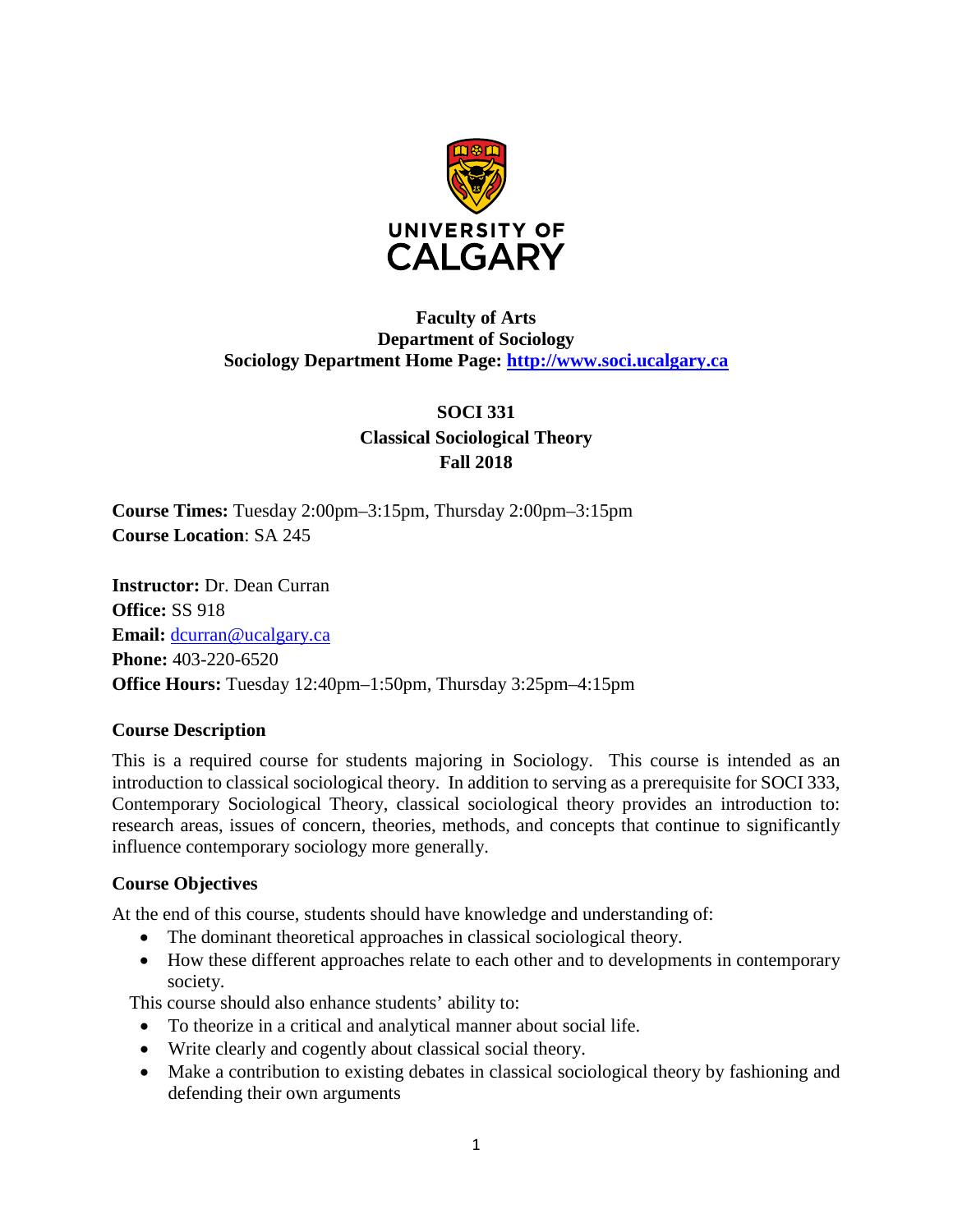### **Theory and Theorizing**

In this course it is essential that students engage in a theoretical manner with the course material in their participation and writing. It is essential that students not merely describe and summarize the readings. A theoretical analysis seeks to abstract certain key ideas, arguments, concepts from the specific content of a text and then reconstructs the arguments, ideas, or concepts in such a way that we are able to better grasp the relations between different ideas and concepts. This process of abstraction and reconstruction may be for the purpose of: better understanding a specific concept of a theorist (such as Weber's "rationalization" or Durkheim's "anomie"); better understanding the relation between the different concepts of a specific thinker (such as how Marx's theory of class relates to his theory of value); or better understanding the relation between two thinkers' conception of social reality (such as the connection between Marx's understanding of "alienation" and Durkheim's "social facts"). This improved understanding through the process of abstraction and reconstruction may be for such purposes such as: (1) helping to better understand the theorist's work in their own terms, (2) critiquing the work of the thinker, or (3) identifying how to apply the basic theories of a thinker to a very different context than the one for which they were originally formulated.

### **Required Textbooks, Readings, Materials**

- Craig Calhoun, Joseph Gerteis, James Moody, Steven Pfaff, and Indermohan Virk (eds) (2012) *Classical Sociological Theory,* 3rd Edition. Malden, MA: Wiley-Blackwell. [This book is available at the UCalgary Bookstore].
- Ian Craib (1997) *Classical Social Theory: An Introduction to the Thought of Marx, Weber, Durkheim, and Simmel*. Oxford: Oxford University Press. [This book is available at the UCalgary Bookstore].
- Some Readings on D2L

Students are expected to bring the readings to the lectures to discuss the material.

### **Teaching and Learning**

Format of the Course

- 13 two X a week 1 hour 15 minute lectures and discussions (with exceptions of weeks with midterm and reading days)
- 1 Mid-term (to be in-class in week 7, **Tuesday October 23rd, 2018**)
- 1 Term Paper (Due **Tuesday November 20th, 2018**)
- 1 Take-home Final Exam (Due **Tuesday December 11<sup>th</sup>, 2018 at 5pm via D2L**)

### **Course Assessment**

Participation: 5% Mid-term: 30% Term Paper: 35% Final Exam: 30%

### **Course Participation (5%)**

Students are expected to regularly attend the lectures and to have completed the readings prior to the Thursday lecture. It is important that each student be prepared to contribute to the discussion of the readings, both for their own learning and for the benefit of the class as a whole.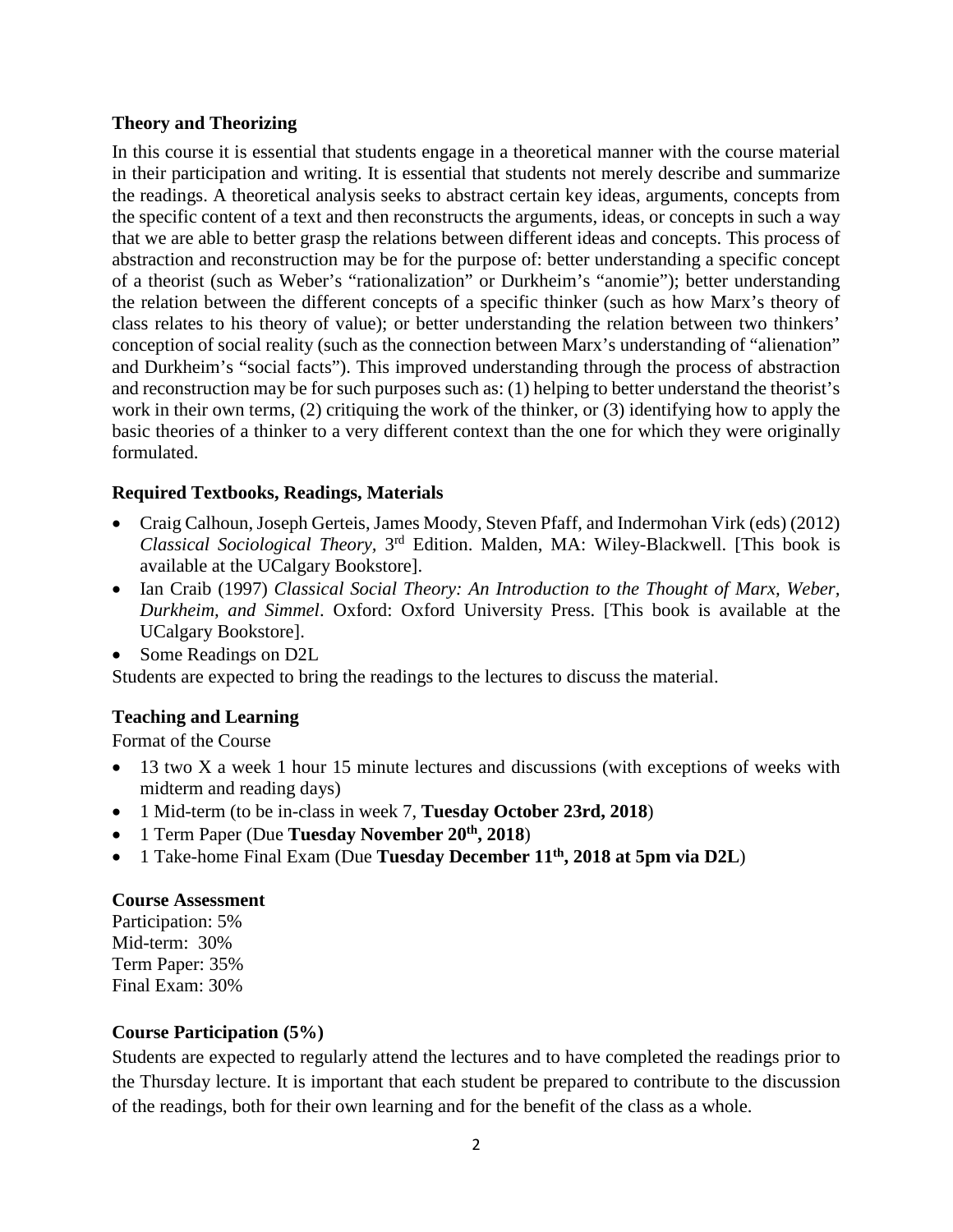#### **Mid-Term (30%) (in-class**)

The mid-term will take place in week 7 during class and will be on the readings and lectures of the first six weeks of the course.

### **Theory Paper (35%)**

The final term paper is a core component of assessment for this course. The term paper assignment is intended to enable students to develop a substantive theoretical paper and to further develop the skills associated with this task. The readings in this course are intended to provide an in-depth introduction to many of the key debates in classical sociological theory. The final term paper involves a comparison or contrast of the key ideas of two key thinkers in this course. This paper is due in the eleventh week of class. Students are heavily encouraged to plan ahead and consult with the instructor regarding their proposed essay topic. The paper involves a comparison or contrast of the key ideas of two key thinkers in the course). This paper should be 2000 words with 10% (i.e. 200 words allowance) on either side. In comparing the two thinkers students are encouraged not just find differences in terms of focus, but in particular points of agreement and disagreement which in turn generate similarity or differences in the respective theorists.

#### **Submission and Late Policy**

The term paper is to be handed in as a hard copy in class to the course instructor the day of class that it is due. The paper will receive a late penalty of FIVE (5) MARKS PER FULL OR PART DAY (a weekend counts as two full days). Any paper more than one (1) week late without a valid extension will receive a mark of zero (0). Accommodations are unlikely to be allowed for late entry other than illness or another serious and documented situation – talk to me prior to the deadline. Take-home exams that are late with receive a mark of F

### **Final Exam (30%)**

The final exam will be a take-home. It will cover the entire course material, both readings and lectures. Proper citation practice must be used in the take-home essays. The questions will be placed on D2L on December 4th by 5pm and will be due one week later on D2L, **Tuesday December 11<sup>th</sup>, 2018 at 5pm via D2L**. Take-home exams that are late will receive an F grade. . **Students are responsible for checking that they have uploaded the correct file – there will be no exceptions for incorrectly uploaded submissions.**

#### **Class Etiquette**

Use of cell phones or internet on laptops distracts other students and the instructor and hence is not permitted. Based on previous feedback from students, the policy for this class will be that laptops without the use of internet is permitted, but that if laptops are used for other than taking notes, permission to use a laptop will be withdrawn.

### **General Referencing Guidelines**

Always include page numbers of the source you are referencing - just using a date is not enough. Harvard style (in text citations with date and page e.g. (Marx 1848: 139) is recommended).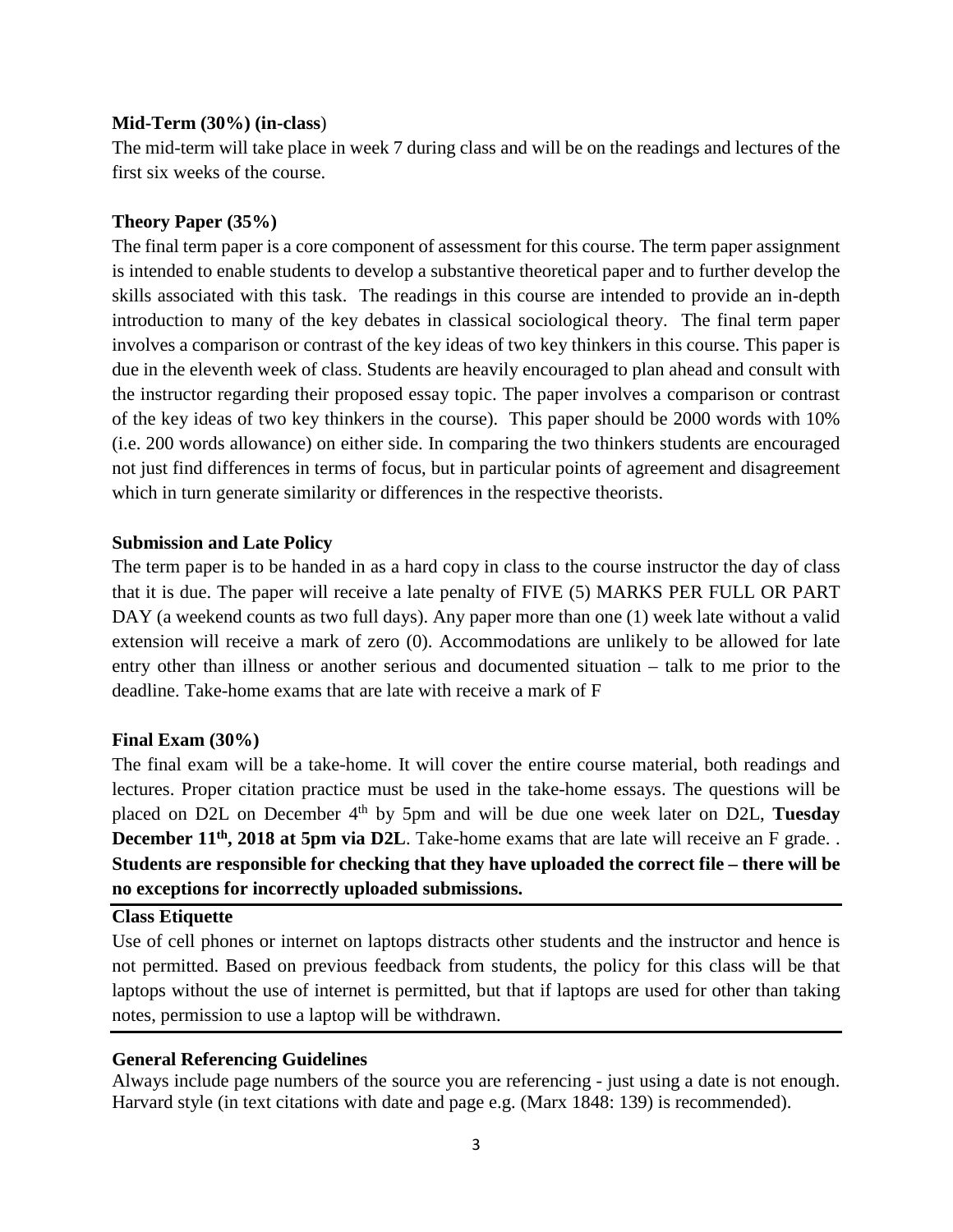#### **Learning and Discussion**

While many truths that we hold may appear self-evident to ourselves, rather than remaining in our silos, a core part of the task of universities and of critical social theory is to critically engage with other viewpoints and to learn to further articulate the reasons for one's views. It is particularly important that we engage in respectful conversation in classroom discussions; likewise, it is important to emphasize that disagreement does not in itself automatically constitute disrespect of other viewpoints. In challenging dominant views in society and our own views, we can further our ability to better understand society as well better enable ourselves to engage in critical debates ongoing in contemporary society.

**Office Hours**: During office hours you are free to drop by without an appointment at any time. If you are unable to make that time, please contact me in advance so that we can try to arrange an appointment. Office hours are a very effective and efficient way of providing help and I encourage all students to make use of my office hours.

### **Departmental Standard Policies Grading Scale**

Letter grades will be assigned and submitted to the registrar based on the following scale:

| Grade       | <b>Percent range</b> | <b>Grade Point Value</b> | <b>Description</b>                       |
|-------------|----------------------|--------------------------|------------------------------------------|
| $A+$        | $96 - 100\%$         | 4.0                      | Outstanding performance                  |
| $\mathbf A$ | $90 - 95.99\%$       | 4.0                      | Excellent-superior performance           |
| $A-$        | $85 - 89.99\%$       | 3.7                      |                                          |
| $B+$        | $80 - 84.99\%$       | 3.3                      |                                          |
| B           | $75 - 79.99\%$       | 3.0                      | Good – clearly above average performance |
| $B -$       | $70 - 74.99\%$       | 2.7                      |                                          |
| $C+$        | $67 - 69.99\%$       | 2.3                      |                                          |
| $\mathbf C$ | $63 - 66.99\%$       | 2.0                      | Satisfactory - basic understanding       |
| $C-$        | $59 - 62.99\%$       | 1.7                      |                                          |
| $D+$        | $55 - 58.99\%$       | 1.3                      |                                          |
| D           | $50 - 54.99\%$       | 1.0                      | Minimal pass - marginal performance      |
| $\mathbf F$ | $<$ 50%              | $\overline{0}$           | unsatisfactory performance               |

The grades for a course component may be scaled to maintain equity among sections and to conform to departmental norms.

### **Instructor Contact Policy**

**Email**: Feel free to contact me over email at any time. Please put your course number and section in your email's subject line, and include a proper salutation, your full name, student ID, and a proper closing in the body of your email. All emails violating customary email conventions will be ignored. It may take up to 48 hours (not including weekends) for me to respond to you. I do not answer emails over the weekend. Please take that into account when emailing me questions pertaining assignments or exams. If you have a course-related question, please check the course outline first. Questions that can be answered by consulting the course outline will not be answered. Also, please e-mail me for administrative purposes only, for example to set up an appointment. Please do not use e-mail as a replacement for an office visit, if there is something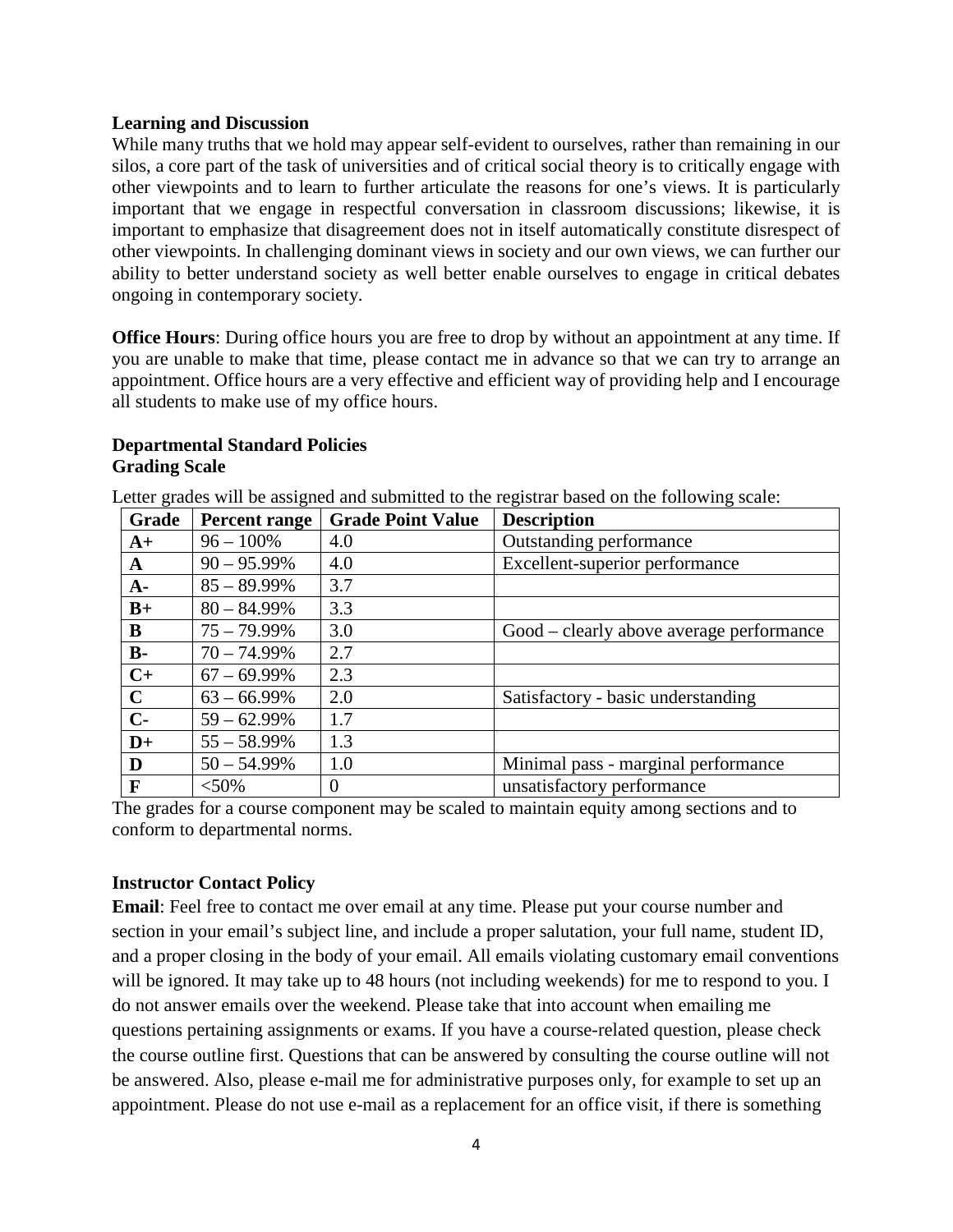you want to discuss. Questions about the course content and readings, concerns about grades, or any other personal issues should be dealt with in person during my office hours.

### **Grade Reappraisal**

Within two weeks of the date the exam/assignment is returned, students seeking reappraisal of examinations or assignments must submit a written response to the instructor explaining the basis for reconsideration of one's mark. The instructor will reconsider the grade assigned and will then book a time with the student to discuss his or her work and rationale. It should be noted that a re- assessed grade may be raised, lowered, or remain the same.

### **Emergency Evacuations**

In the case of fire or other emergency evacuation of this classroom, please proceed to the assembly point at Social Science - Food Court

### **Handing in Papers, Assignments**

- 1. The main Sociology Department office does not deal with any course-related matters. Please speak directly to your instructor.
- 2. **Protection of Privacy:** The Freedom of Information and Protection of Privacy (FOIPP) legislation does not allow students to retrieve any course material from public places. Anything that requires handing back will be returned directly during class or office hours. If students are unable to pick up their assignments from the instructor, they provide the instructor with a stamped, self-addressed envelope to be used for the return of the assignment.
- 3. Final grades are not posted by the Sociology Department. They are only available online.

### **Ethics Research**

Students are advised that any research with human subjects – including any interviewing (even with friends and family), opinion polling, or unobtrusive observation – must have the approval of the Faculty Ethics Committee. In completing course requirements, students must not undertake any human subjects research without discussing their plans with the instructor, to determine if ethics approval is required. There should not however be any research with human subjects in this class as it is a theory course.

### **Academic Misconduct**

Please refer to the website listed below for information on University of Calgary policies on Plagiarism/Cheating/Other Academic Misconduct: <http://www.ucalgary.ca/pubs/calendar/current/k-5.html>

### **Deferrals**

When possible, please provide advance notice if you are unable to write an exam or complete/turn-in assignments on time. All requests for deferral of a course component due to health reasons must be accompanied by written documentation as outlined in the University Calendar and should be obtained while the student has the health issue rather than after recovery. Deferrals will be allowed in the following circumstances: illness, domestic affliction or religious conviction. Travel arrangements, misreading the syllabus, and scheduling conflicts with other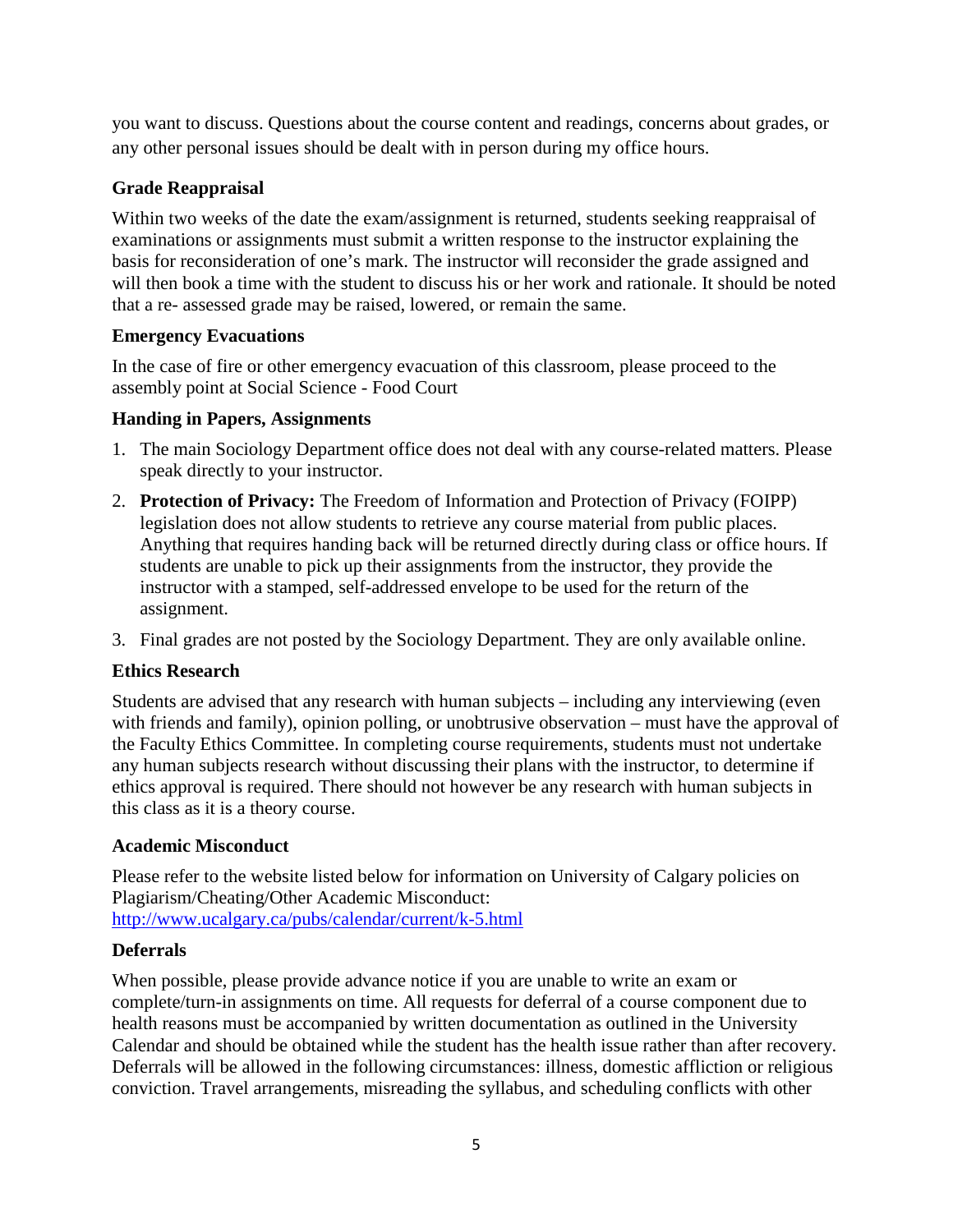classes or employment are not valid reasons for requesting a deferral. Deferrals will not be granted if it is determined that just cause is not shown by the student.

If you have missed a test for a legitimate reason, the instructor can require you to write a "make up" test as close in time to the original test as possible or can choose to transfer the percentage weight to another course component. If the instructor schedules a "make up" test for you, its date and location will be at the convenience of the Department of Sociology.

**Deferred Final Exam Form:** Please note that requests to defer a Registrar scheduled final exam are dealt with through the Registrar's Office. Further information about deadlines, and where paperwork should be taken, is available on the form, which can be found at: <https://www.ucalgary.ca/registrar/student-forms>

**Deferred Term Work Form:** Deferral of term work past the end of a term also requires a form to be filled out. It's available at

[https://www.ucalgary.ca/registrar/files/registrar/deferred\\_termwork15\\_0.pdf](https://www.ucalgary.ca/registrar/files/registrar/deferred_termwork15_0.pdf) 

Once an extension date has been agreed between instructor and student, the form should be taken to the Faculty of Arts Program Information Centre (SS 110) for approval by an Associate Dean (Students).

### **Student Representation**

The 2018-19 Students' Union VP Academic is Jessica Revington [\(suvpaca@ucalgary.ca\)](mailto:suvpaca@ucalgary.ca).

For more information, and to contact other elected officials with the Student's Union, please visit this link: <https://www.su.ucalgary.ca/about/who-we-are/elected-officials/>

You may also wish to contact the Student Ombudsperson for help with a variety of Universityrelated matters:<http://www.ucalgary.ca/ombuds/contact>

### **Safewalk**

The University of Calgary provides a "safe walk" service to any location on Campus, including the LRT, parking lots, bus zones, and campus housing. For Campus Security/Safewalk call 220- 5333. Campus Security can also be contacted from any of the "Help" phones located around Campus.

### **Academic Accommodation**

The student accommodation policy can be found at: <u>ucalgary.ca/access/accommodations/policy</u>.

Students needing an Accommodation because of a Disability or medical condition should communicate this need to Student Accessibility Services in accordance with the Procedure for Accommodations for Students with Disabilities [ucalgary.ca/policies/files/policies/student](http://www.ucalgary.ca/policies/files/policies/student-accommodation-policy.pdf)[accommodation-policy.](http://www.ucalgary.ca/policies/files/policies/student-accommodation-policy.pdf)

Students needing an Accommodation based on a Protected Ground other than Disability, should communicate this need, preferably in writing, to the course instructor.

### **Student Resources**

**[SU Wellness Centre](http://www.ucalgary.ca/wellnesscentre/)**

**[Campus Mental Health Strategy](https://www.ucalgary.ca/mentalhealth/)**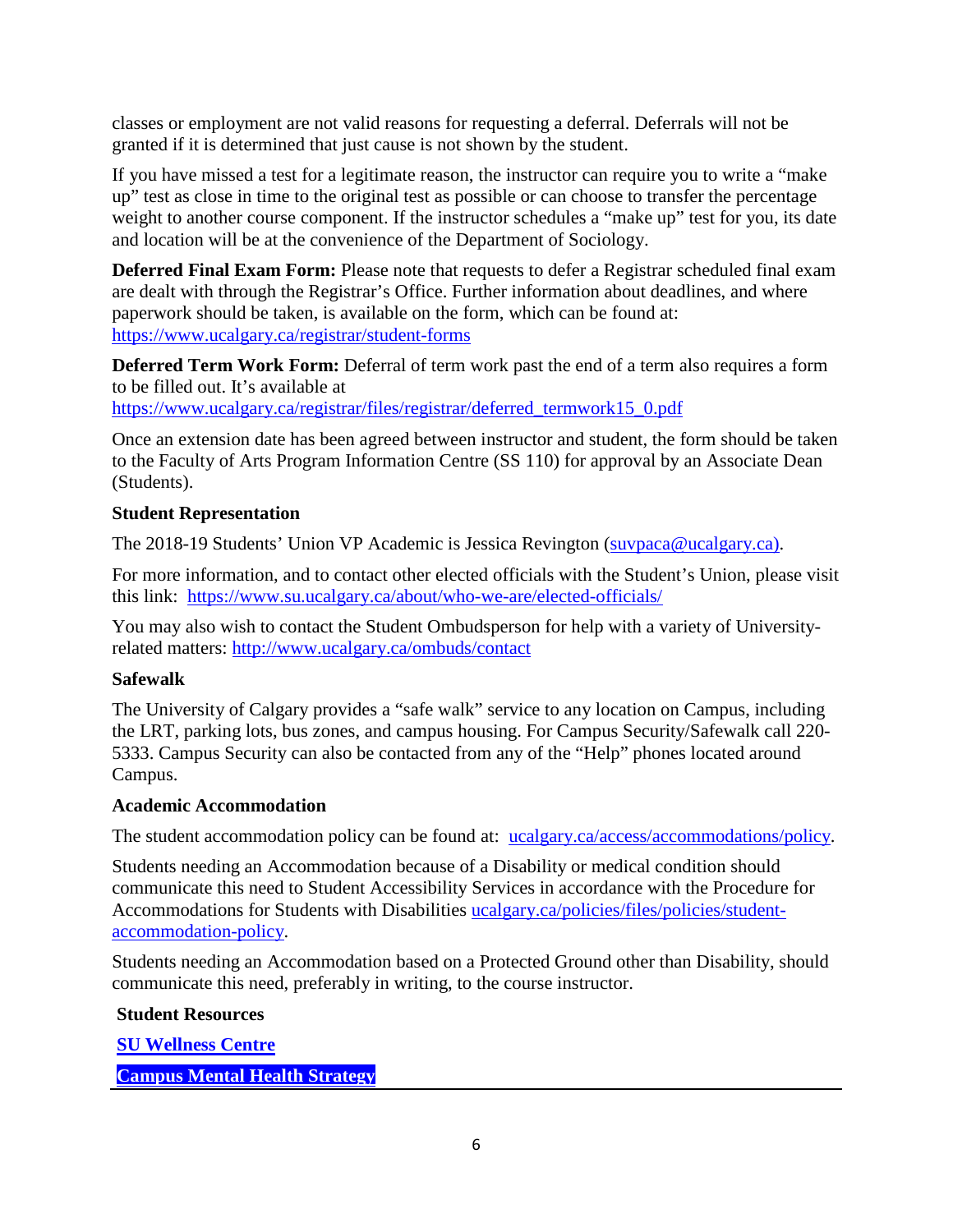# **Course Readings**

### **Week One: Introduction to course and precursors to Classical Sociological Theory Sept 11 & 13, 2018**

- Hobbes, T. (1651) "Of the Natural Condition and the Commonwealth" in Calhoun et al. (eds) (2012) *Classical Sociological Theory,* 3rd Edition, **pp. 30–7.**
- Pickering, Mary "Auguste Comte" in G. Ritzer (eds) *The Blackwell Companion to Major Classical Social Theorists*. Malden: Blackwell, **pp. 13–25** [on D2L]**.**

### **Week Two: Marx I: Early Marx**

### **Sept 18 & 20, 2018**

- Marx, K. "The Economic and Philosophic Manuscripts of 1844" in Calhoun et al. (eds) (2012) *Classical Sociological Theory,* 3rd Edition, **pp. 146–155**.
- Karl Marx ([1843] 1983) From The Kreuznach Manuscripts: Critique of Hegel's Philosophy of Right" in E. Kamenka (ed.) *The Portable Karl Marx*, London: Penguin, **pp. 87–90** [on D2L]**.**
- Ian Craib (1997) "Human Powers 1: the theory of alienation" *Classical Social Theory: An Introduction to the Thought of Marx, Weber, Durkheim, and Simmel*. Oxford: Oxford University Press, **pp. 88–91.**

### **Week 3: Marx II: Historical Materialism**

### **Sept 25 & 27, 2018**

- Marx, K. "The German Ideology" and "Manifesto of the Communist Party" in Calhoun et al. (eds) (2012) *Classical Sociological Theory,* 3rd Edition, **pp. 142–45, 156–171.**
- Ian Craib (1997) "Marx and the Meaning of History" *Classical Social Theory: An Introduction to the Thought of Marx, Weber, Durkheim, and Simmel*. Oxford: Oxford University Press, **pp. 204–229.**

### **Week 4: Marx III: On Production and Class**

## **Oct 2 & Oct. 4, 2018**

- Marx, K. "Wage Labour and Capital" and "Classes" in Calhoun et al. (eds) (2012) *Classical Sociological Theory,* 3rd Edition, **pp. 182-191.**
- Ian Craib (1997) "Was Marx a Marxist?" *Classical Social Theory: An Introduction to the Thought of Marx, Weber, Durkheim, and Simmel*. Oxford: Oxford University Press, **pp. 92–112.**

# **Week 5: Durkheim I: the Rules of Sociological Method**

## **Oct 9 & 11, 2018**

- Durkheim, E. "The Rules of Sociological Method" in Calhoun et al. (eds) (2012) *Classical Sociological Theory,* 3rd Edition, **pp. 201–19.**
- Ian Craib (1997) "Durkheim: The Discovery of Social Facts?" and "Karl Marx: the primacy of production", *Classical Social Theory: An Introduction to the Thought of Marx, Weber, Durkheim, and Simmel*. Oxford: Oxford University Press, **pp. 25–41.**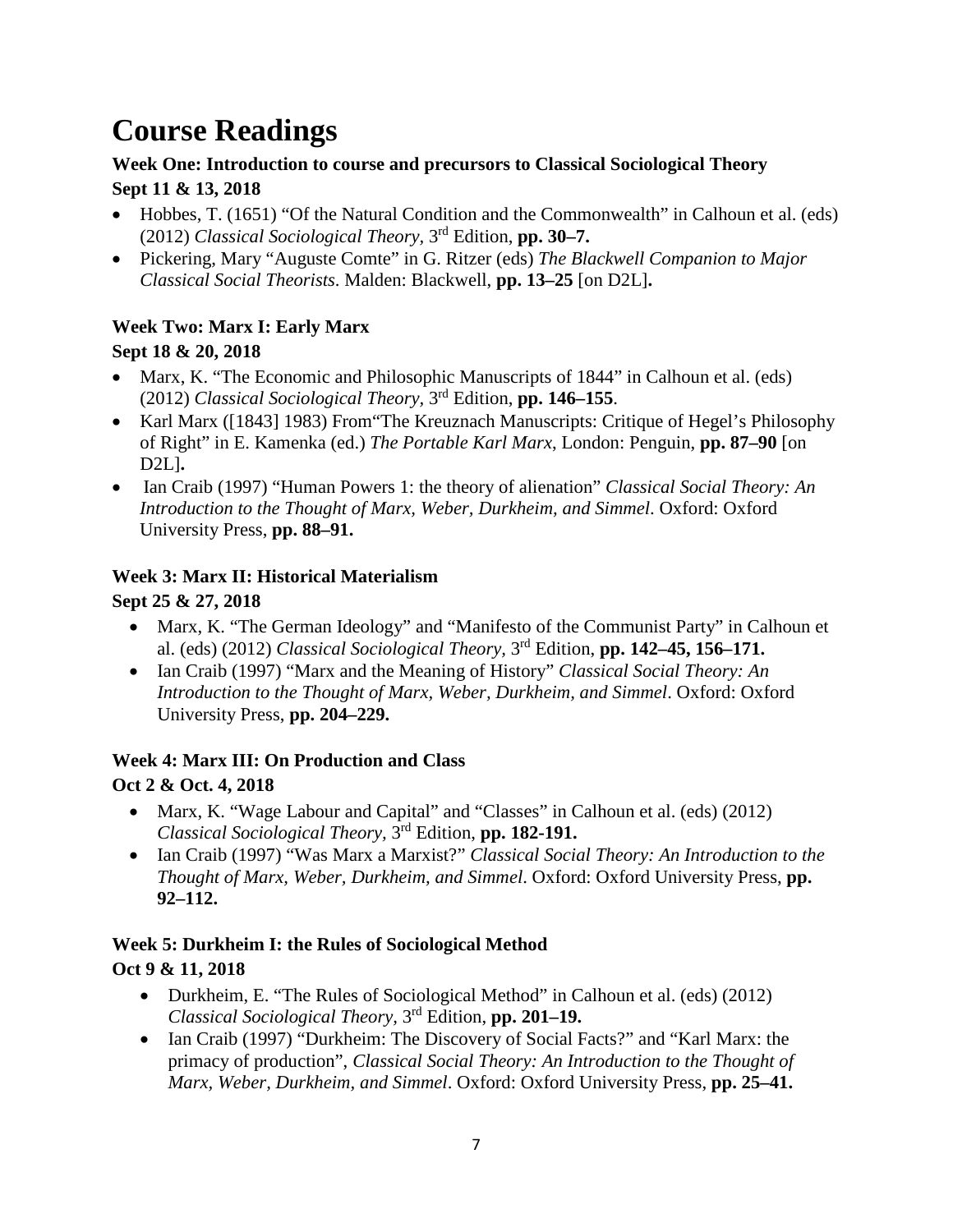### **Week 6: Durkheim II: the Division of Labour**

### **Oct 16 & 18, 2018**

- Durkheim, E. "The Division of Labour in Society" in Calhoun et al. (eds) (2012) *Classical Sociological Theory,* 3rd Edition, **pp. 220-242.**
- Ian Craib (1997) "Durkheim: drunk and orderly" and "Durkheim's organic analogy". *Classical Social Theory: An Introduction to the Thought of Marx, Weber, Durkheim, and Simmel*. Oxford: Oxford University Press**, pp. 63–69, 187–203.**

### **Week 7: Midterm and Durkheim III: On Religion** (Midterm **October 23rd, 2018**) **Oct 25, 2018**

- Durkheim, E. "The Elementary Forms of the Religious Life", in Calhoun et al. (eds) (2012) *Classical Sociological Theory,* 3rd Edition, **pp. 243–252.**
- Ian Craib (1997) "Durkheim: drunk and orderly" *Classical Social Theory: An Introduction to the Thought of Marx, Weber, Durkheim, and Simmel*. Oxford: Oxford University Press**, pp. 70–82.**

### **Week 8: Weber I: Social Science and Methodology**

### **Oct 30 & Nov 1, 2018**

- Weber, M. "Objectivity in Social Science" and "Types of Social Action", in Calhoun et al. (eds) (2012) *Classical Sociological Theory,* 3rd Edition, **pp. 273–279, 289–290.**
- Ian Craib (1997) "Max Weber: the primacy of social action" and 'The liberal Weber" *Classical Social Theory: An Introduction to the Thought of Marx, Weber, Durkheim, and Simmel*. Oxford: Oxford University Press**, pp. 43–52, 119–123.**

### **Week 9 Weber II: Protestant Ethic and Capitalism**

### **Nov 6 & 8, 2018**

- Weber, M. "The Protestant Ethic and the Spirit of Capitalism" in Calhoun et al. (eds) (2012) *Classical Sociological Theory,* 3rd Edition**, pp. 291-309.**
- Weber, M. "The Distribution of Power within the Political Community" and "The Types of Legitimate Domination" in Calhoun et al. (eds) (2012) *Classical Sociological Theory,* 3rd Edition, **pp. 310-327.**
- Ian Craib (1997) "Weber as a tragic liberal: the rise of the West" *Classical Social Theory: An Introduction to the Thought of Marx, Weber, Durkheim, and Simmel*. Oxford: Oxford University Press**, pp. 233–56.**

### **Week 10**

**Nov 13 & 15, 2018** No class, Fall Break

# **Week 11: Simmel** (Paper due on **Tuesday November 20th, 2018**)

### **Nov 20 & 22, 2018**

• Simmel "The Stranger" in Calhoun et al. (eds) (2012) *Classical Sociological Theory,* 3rd Edition, **pp. 361–365.**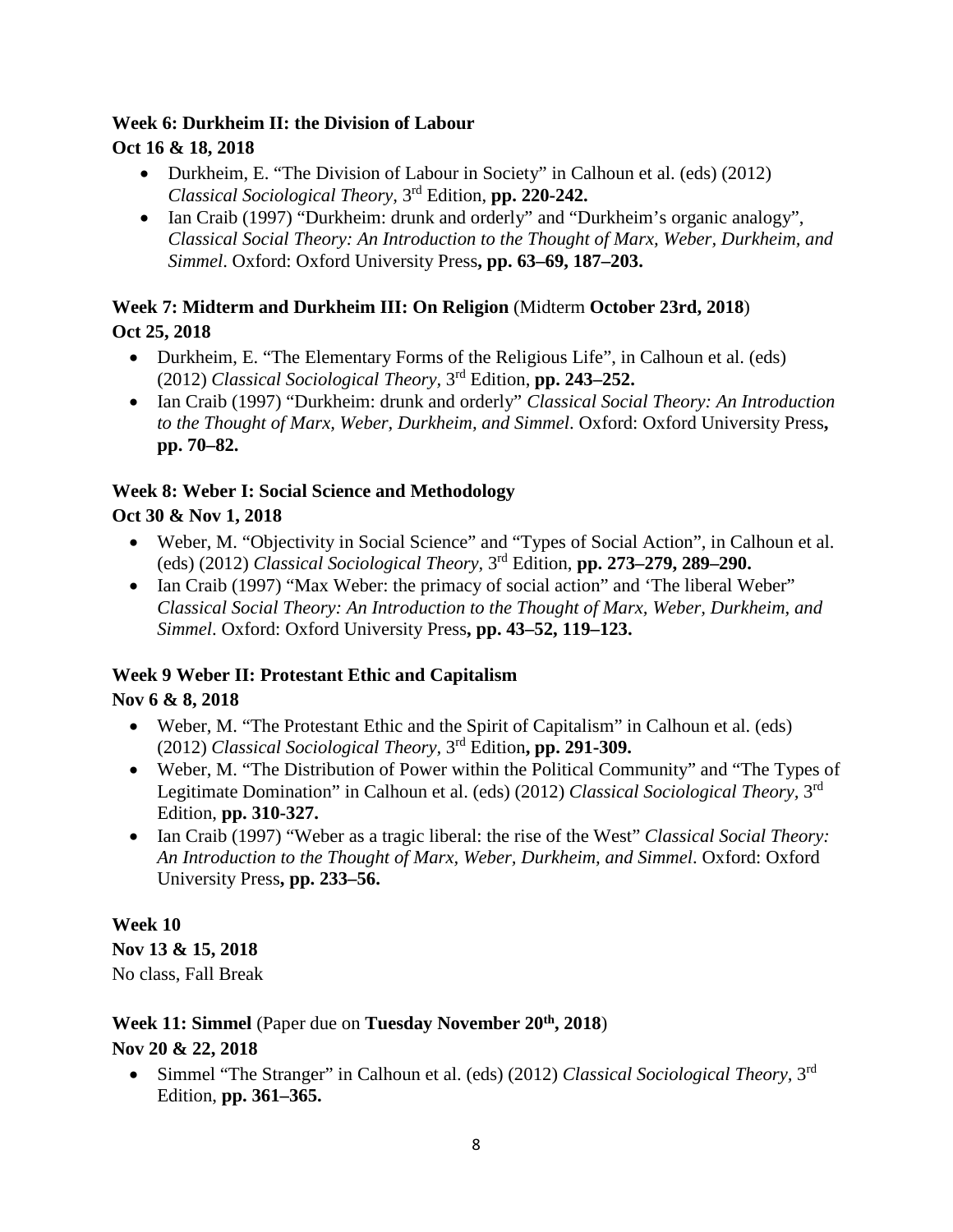- Simmel "Group Expansion and the Development of Individuality" in Calhoun et al. (eds) (2012) *Classical Sociological Theory,* 3rd Edition, **pp. 366–81.**
- Simmel, G. "The Dyad and Triad" in Calhoun et al. (eds) (2012) *Classical Sociological Theory,* 3rd Edition, **pp. 382–95.**
- Ian Craib (1997) "Simmel: the social and the personal" *Classical Social Theory: An Introduction to the Thought of Marx, Weber, Durkheim, and Simmel*. Oxford: Oxford University Press**, pp. 147–71, 177–9.**

### **Week 12: The Excluded**

### **Nov 27 & 29, 2018**

- Du Bois "The Souls of Black Folks" in Calhoun et al. (eds) (2012) *Classical Sociological Theory,* 3rd Edition, **pp. 404-409.**
- Wollstonecraft, M. "Section I" *A Vindication of the Rights of Woman*. New York: G. Vale, **pp. 82–98. [**on D2L]

### **Week 13: Mead**

### **Dec 6, 2018 is an individual study day Dec 4, 2018**

• Mead, G.H. "The Self" in in Calhoun et al. (eds) (2012) *Classical Sociological Theory,*  3rd Edition, **pp. 347–360.**